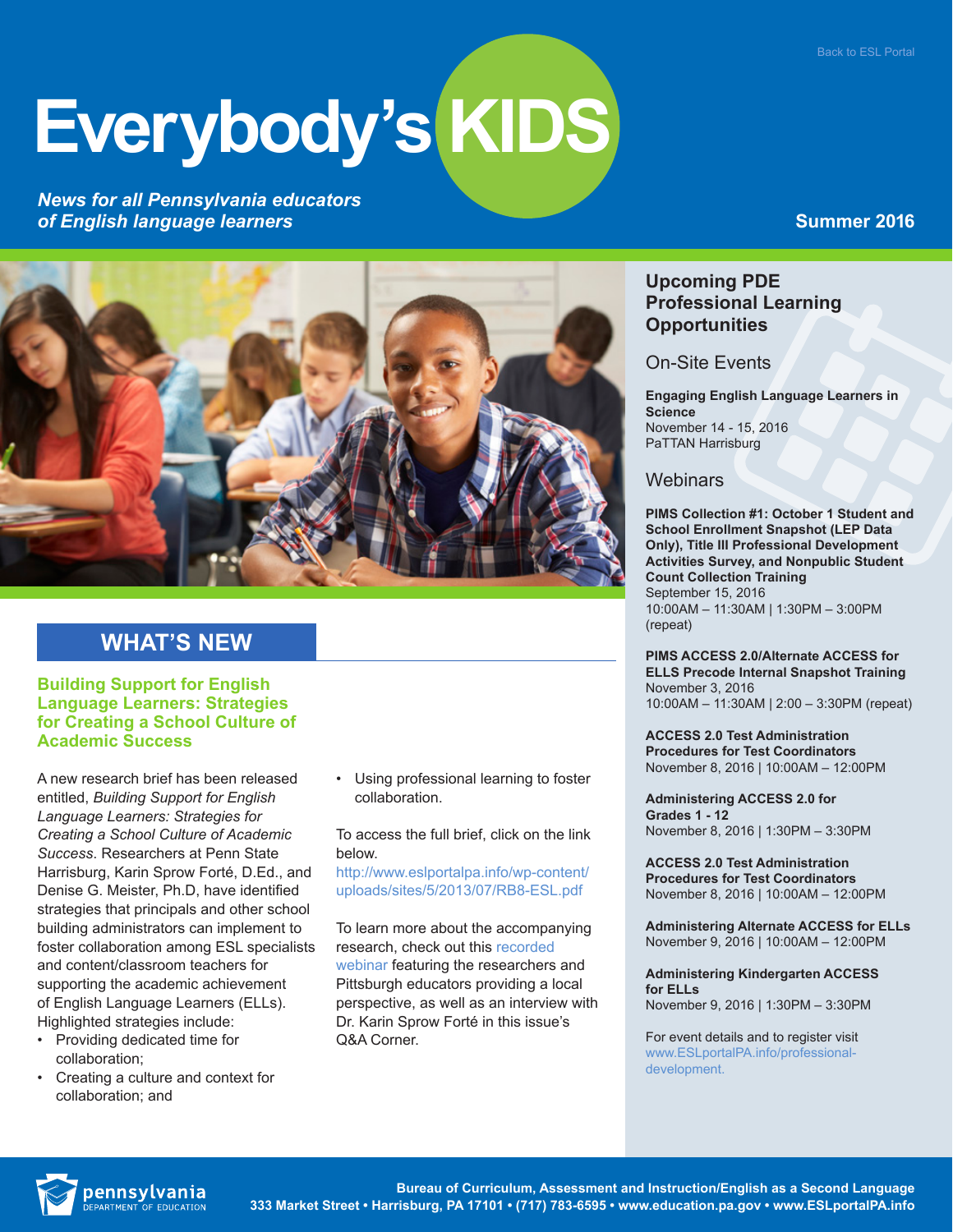#### **WIDA 2016 National Conference**

WIDA's 2016 National Conference, *Drawing on Life's Experiences, Designing Bright Futures*, will be held October 12 – 15, 2016 in Philadelphia. The expansive conference draws national experts to provide ELL educators unmatched opportunities for professional learning, networking, and strategic collaboration. More information can be found at WIDA's conference website:

<http://widaconference.us/>

Don't miss the opportunity to benefit from this national-level opportunity being hosted in our own backyard.

#### **OELA Presents! – English Learners with Disabilities**

On March 16, 2015, the U.S. Department of Education's Office of English Language Acquisition (OELA) and Office of Special Education Programs (OSEP), in conjunction with the American Institutes of Research (AIR), hosted a panel discussion focused on identifying and assessing English Learners (ELLs) with disabilities. The discussion centered on three topics: 1) Differentiating Language and Literacy Acquisition from Disability; 2) Fostering Valid and Reliable Assessments for ELLs with Disabilities; and 3) Assessing ELLs with Significant Cognitive Disabilities: Alternate English Language Proficiency

(ELP) Standards and Assessments and Growth and Attainment Criteria.

The archived webinar is available for viewing on [Ed Stream](http://edstream.ed.gov/webcast/Play/63d02888372148e68b1cb37f8da6e3511d?catalog=82d9933c-1256-4cb2-8783-89599eb97fd8), along with [downloadable versions of the PowerPoints](http://ncela.ed.gov/files/PowerPoint-508-3a.pptx)  and an [AIR-produced report on the](http://ncela.ed.gov/files/15_2037_QELPA_ELSWD_Summary_final_dla_5-15-15_508.pdf)  [presentation](http://ncela.ed.gov/files/15_2037_QELPA_ELSWD_Summary_final_dla_5-15-15_508.pdf).

#### **Identifying and Supporting English Learner Students with Learning Disabilities: Key Issues in the Literature and State Practice**

In July 2015, Regional Educational Laboratory (REL) West released a review of the literature and state policy regarding key issues to assist educational policy makers in developing procedures and guidelines for appropriately identifying and assessing English language learners (ELLs) with learning disabilities. REL identified key questions to help determine the root cause of an ELL's academic struggles, including:

- Is the student receiving instruction of sufficient quality to enable them to make academic progress?
- How does the student's progress compare to their ELL peers?
- To what extent might behaviors be indicative of a learning disability caused

by cultural background or the process of acculturation?

• How might additional factors (e.g., socioeconomic status; previous educational experience; literacy in first language) affect academic progress?

In addition to the discussion of key issues, the publication includes discussion of current state-level practices regarding ELLs and special education. The complete document is available for download on [REL's website](http://ies.ed.gov/ncee/edlabs/projects/project.asp?projectID=4483).

#### **White House Task Force on New Americans: Educational and Linguistic Integration Webinar Series**

The White House Task Force on New Americans was created with the aim of better facilitating the integration of immigrants in three areas: civilly, economically, and linguistically. To support the work of the task force, the U.S. Department of Education has created a series of webinars to address the linguistic and educational integration of immigrants and refugees.

Archived webinars are available on the website of the [Office of English Language](http://www2.ed.gov/about/offices/list/oela/webinars/new-americans/index.html)  [Acquisition \(OELA\)](http://www2.ed.gov/about/offices/list/oela/webinars/new-americans/index.html).





 **Bureau of Curriculum, Assessment and Instruction/English as a Second Language 333 Market Street • Harrisburg, PA 17101 • (717) 783-6595 • www.education.pa.gov • www.ESLportalPA.info**